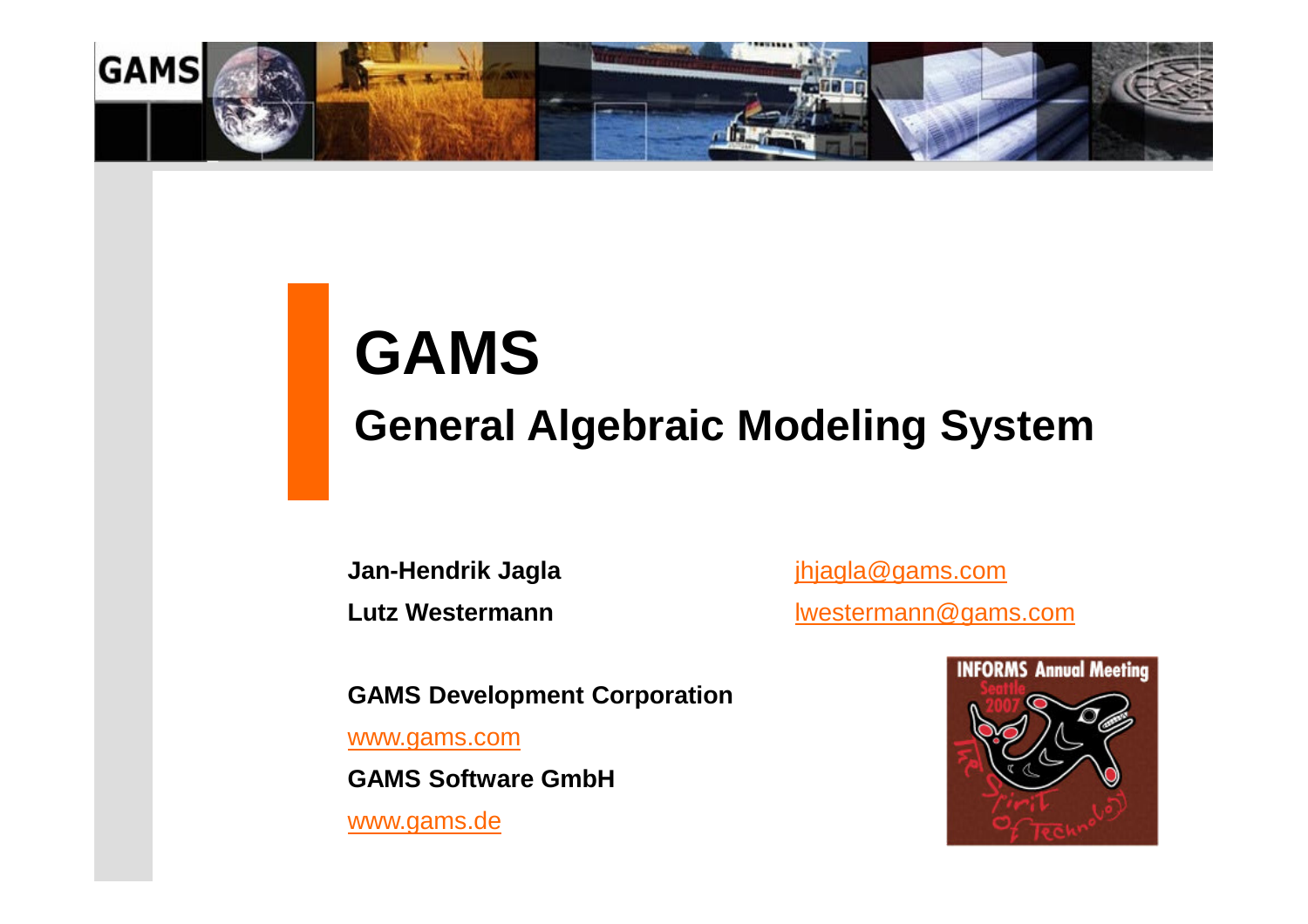

# **Optimization Models - Solution**

- Problem Representation
	- Matrix Generators
	- Program using callable library
	- Algebraic Modeling Languages
- Available Solution Algorithms
	- Simplex, Interior Point
	- Branch-and-Bound, Branch-and-Cut
	- Sequential Quadratic Programming (SQP)
	- Powerful Implementations (Solvers) è
- Powerful Computer Hardware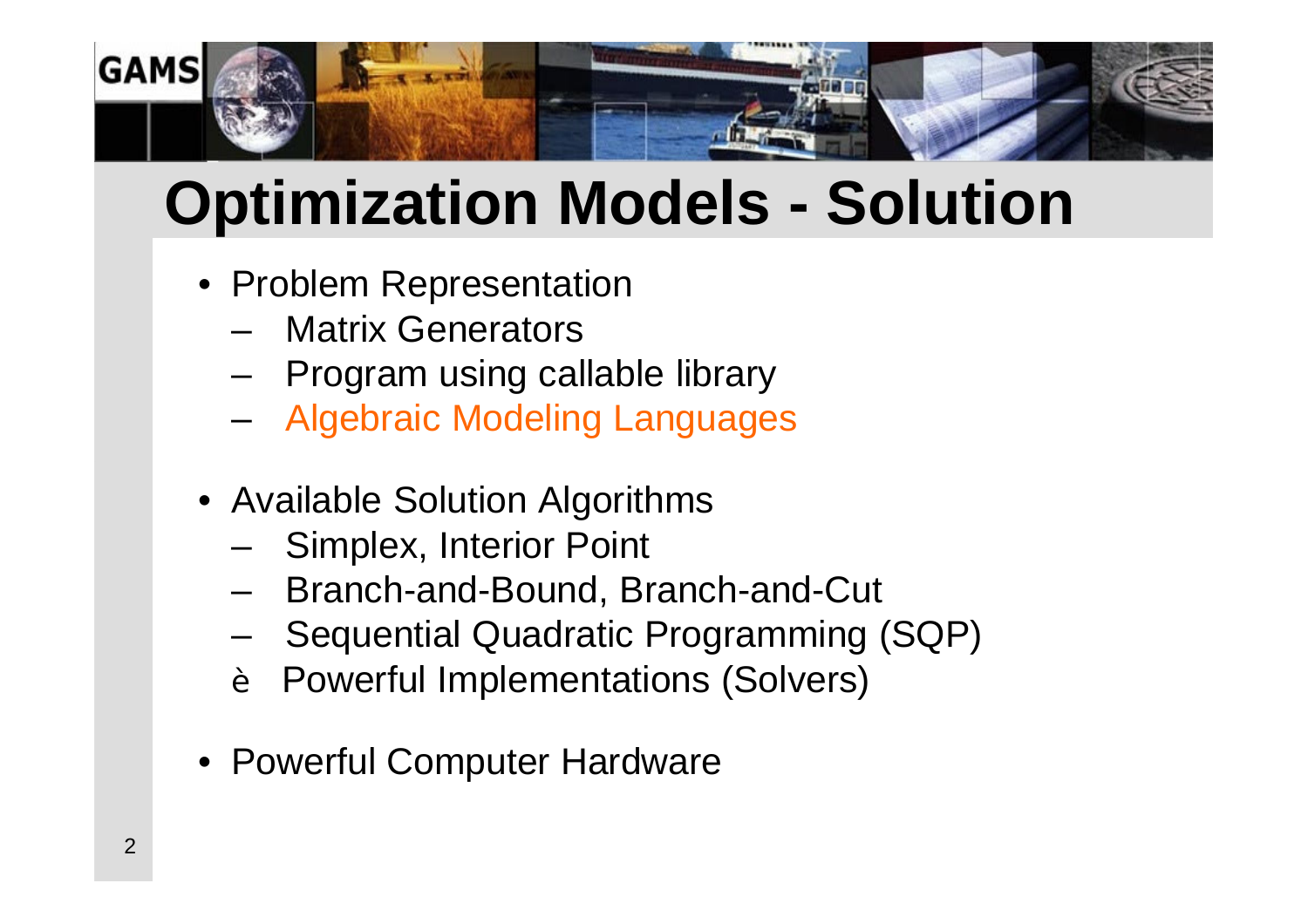

## **Algebraic Modeling Languages**

- High-level programming languages for large scale mathematical optimization problems
- Algebraic formulation
	- Syntax similar to mathematical notation
	- § Does not contain any hints how to process it
- Do not solve optimization problems directly, but call appropriate external algorithms Syntax similar to mathematical notation<br>
S Does not contain any hints how to process it<br>• Do not solve optimization problems directly, but call appropriate<br>
external algorithms

#### **Goals**

- Efficient handling of mathematical optimization problems
- Simplify model building and solution process
- Increase productivity and support maintainable models
- Support of decision making process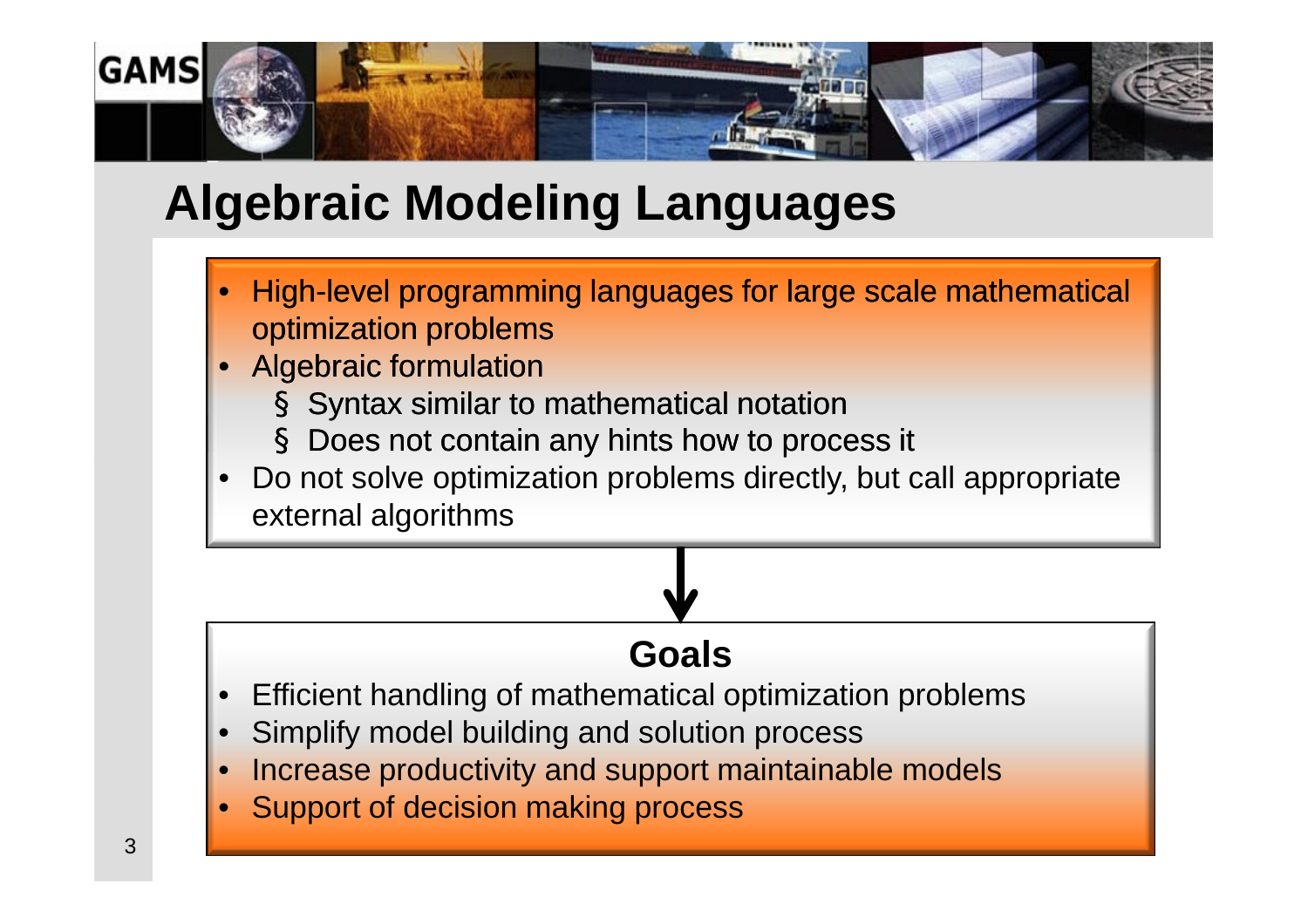

## **GAMS**

- Roots: Research project World Bank, 1976
- Pioneer in Algebraic Modeling Systems
- Went commercial in 1987
- GAMS Development Corp. (Washington, D.C)
- GAMS Software GmbH (Cologne)
- Used for economic modeling
- Professional software tool provider, not a consulting company
- Operating in a segmented niche market
- Broad academic & commercial user base and network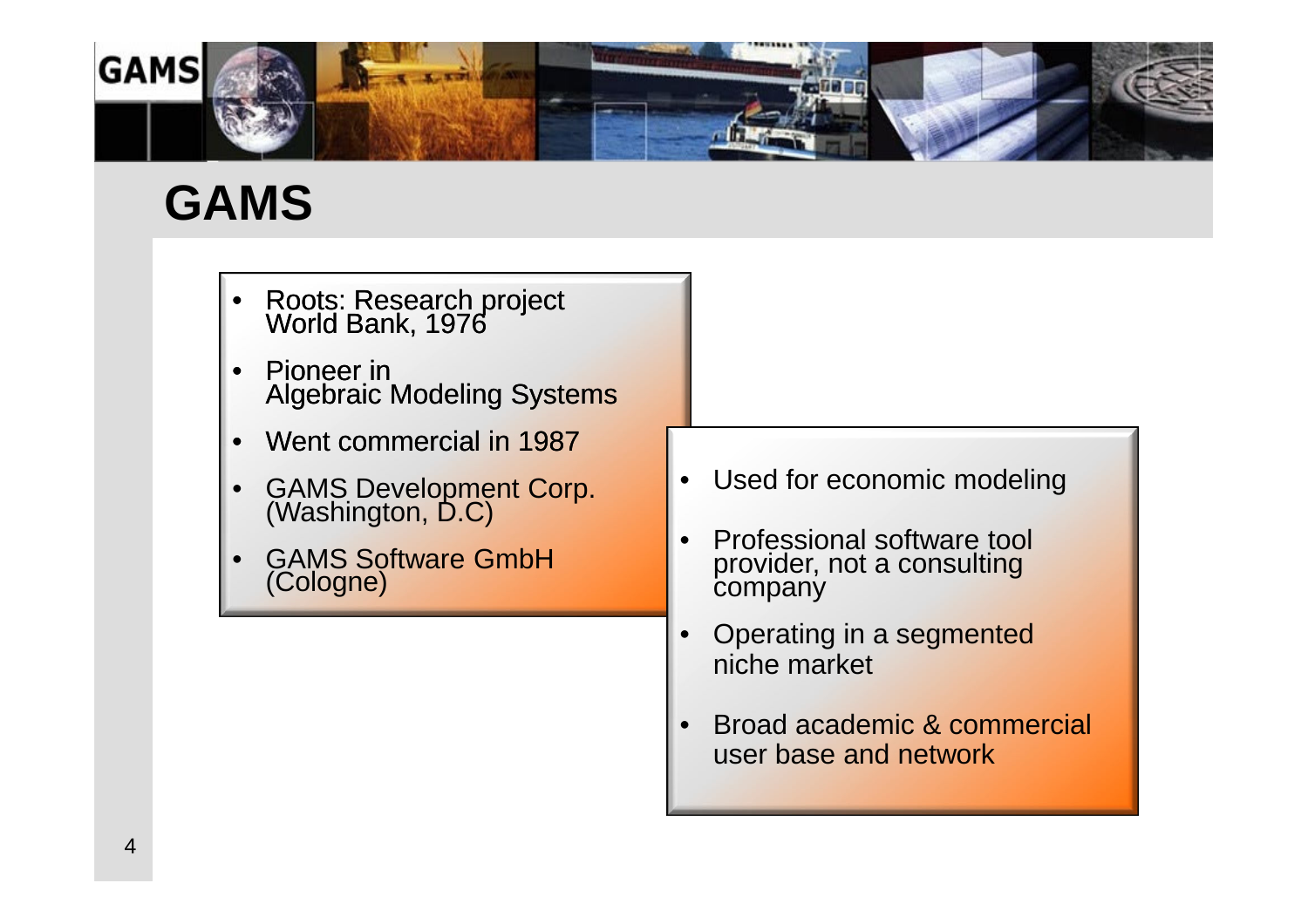

#### **Downloads**

**Total Downloads of Distribution 22.5 since 2007-06-01: 10579 Downloads of** 

#### **Sorted by Platform:**

- 23 AIX
- 36 AXU
- 189 Darwin
- 133 Linux64
- 337 Linux32
- 74 Solaris (x86)
- 35 Solaris (Sparc)
- 8436 Windows32
- 1316 Windows64

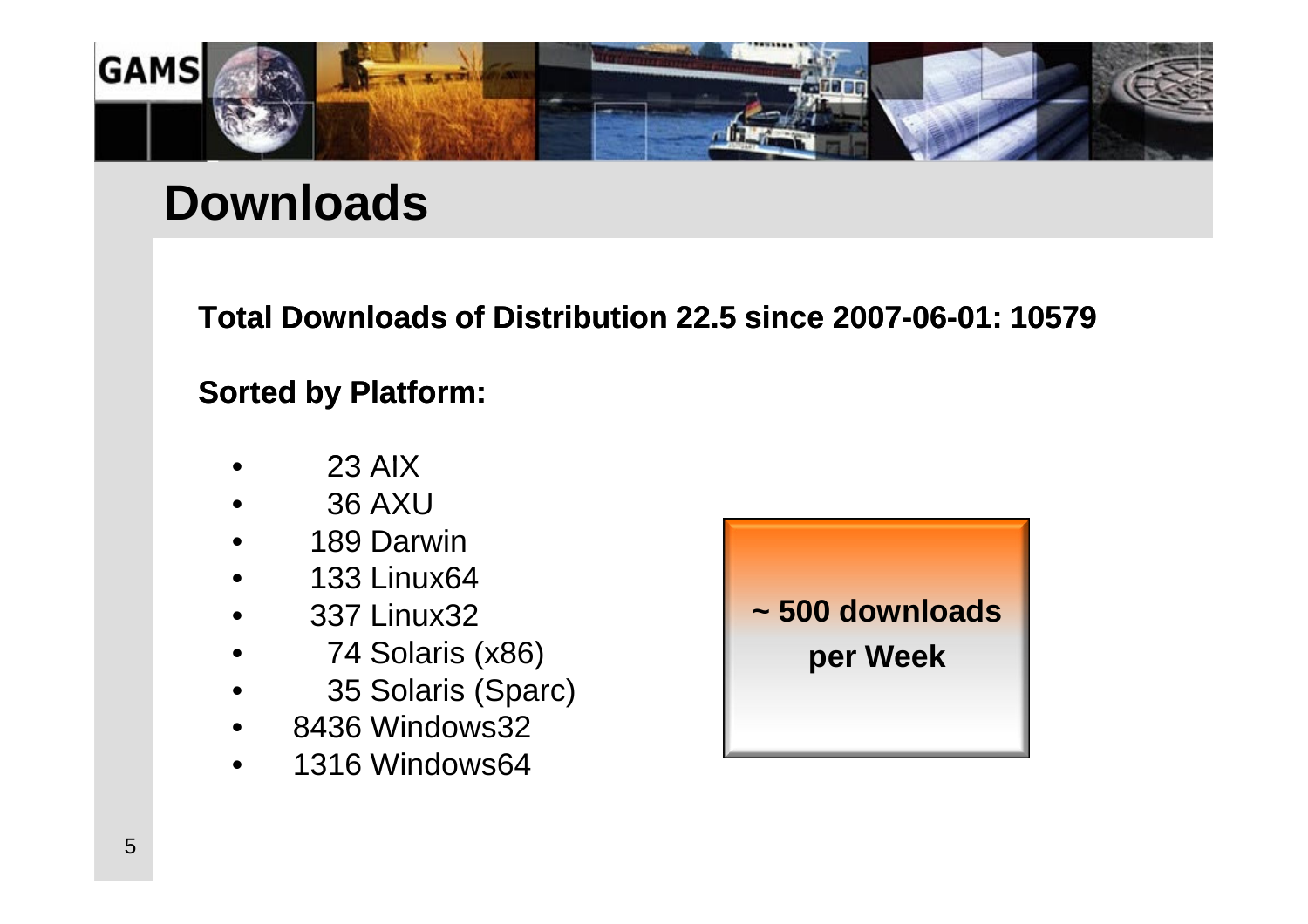

#### **Academic + Commercial Users Worldwide**

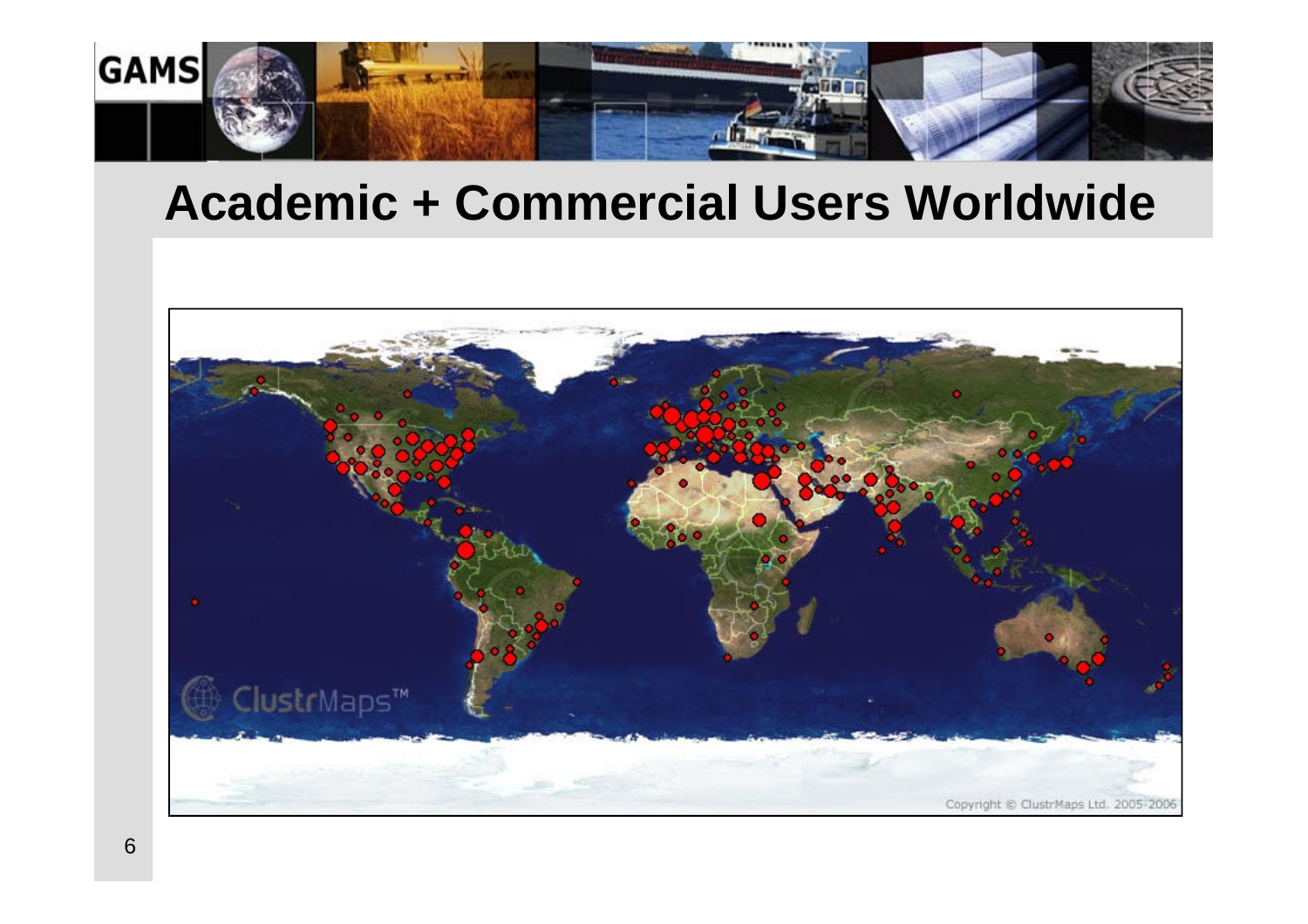

#### **GAMS Solutions Specialists Network**

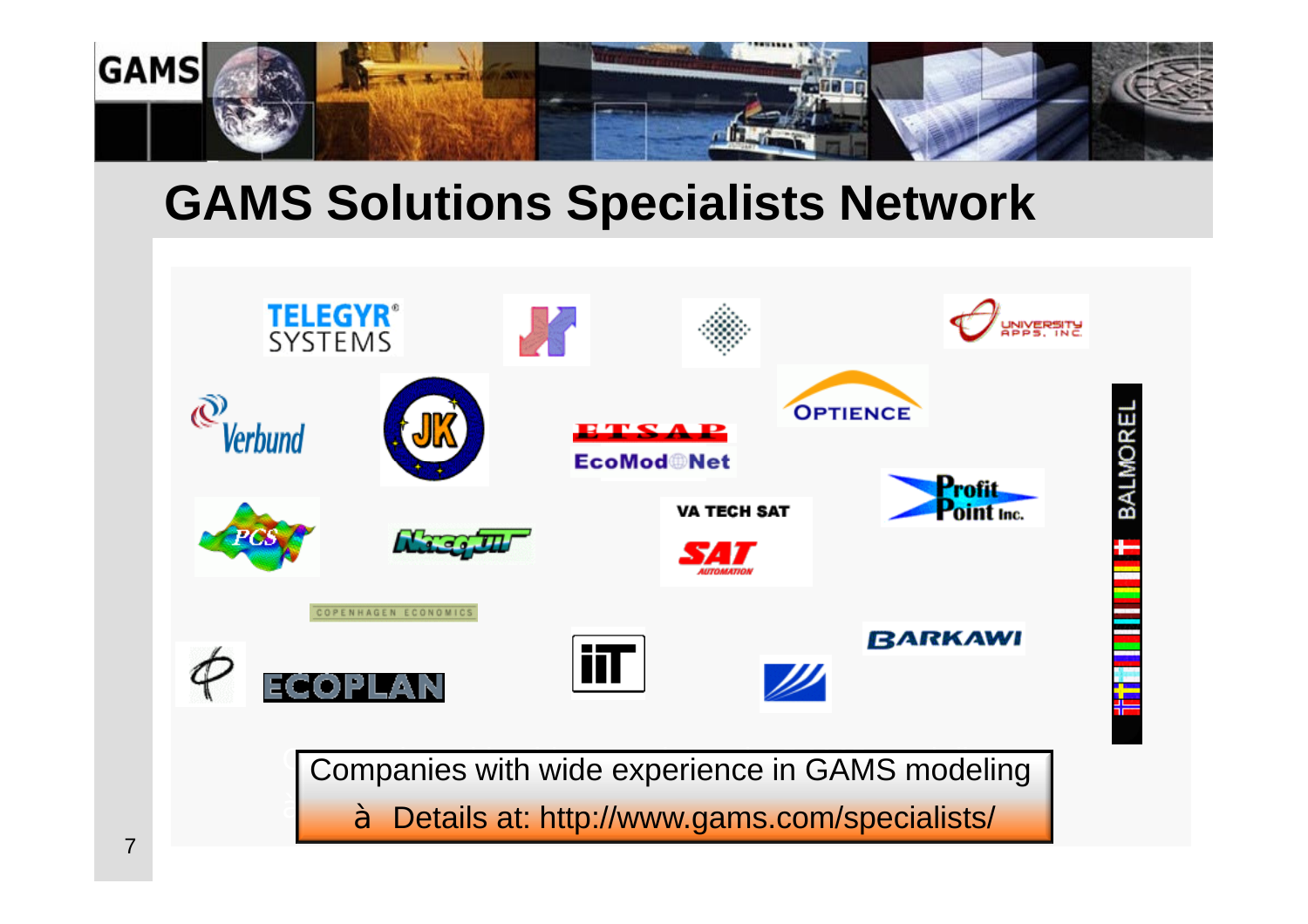

## **Typical Application Areas \***

- Agricultural Economics
- Chemical Engineering
- Econometrics
- Environmental Economics
- Finance
- International Trade
- Macro Economics
- Management Science/OR
- **Micro Economics**
- Applied General Equilibrium
- Economic Development
- **Energy**
- Engineering
- **Forestry**
- **Logistics**
- **Military**
- **Mathematics**
- Physics

**\* Illustrative examples in the GAMS Model Library**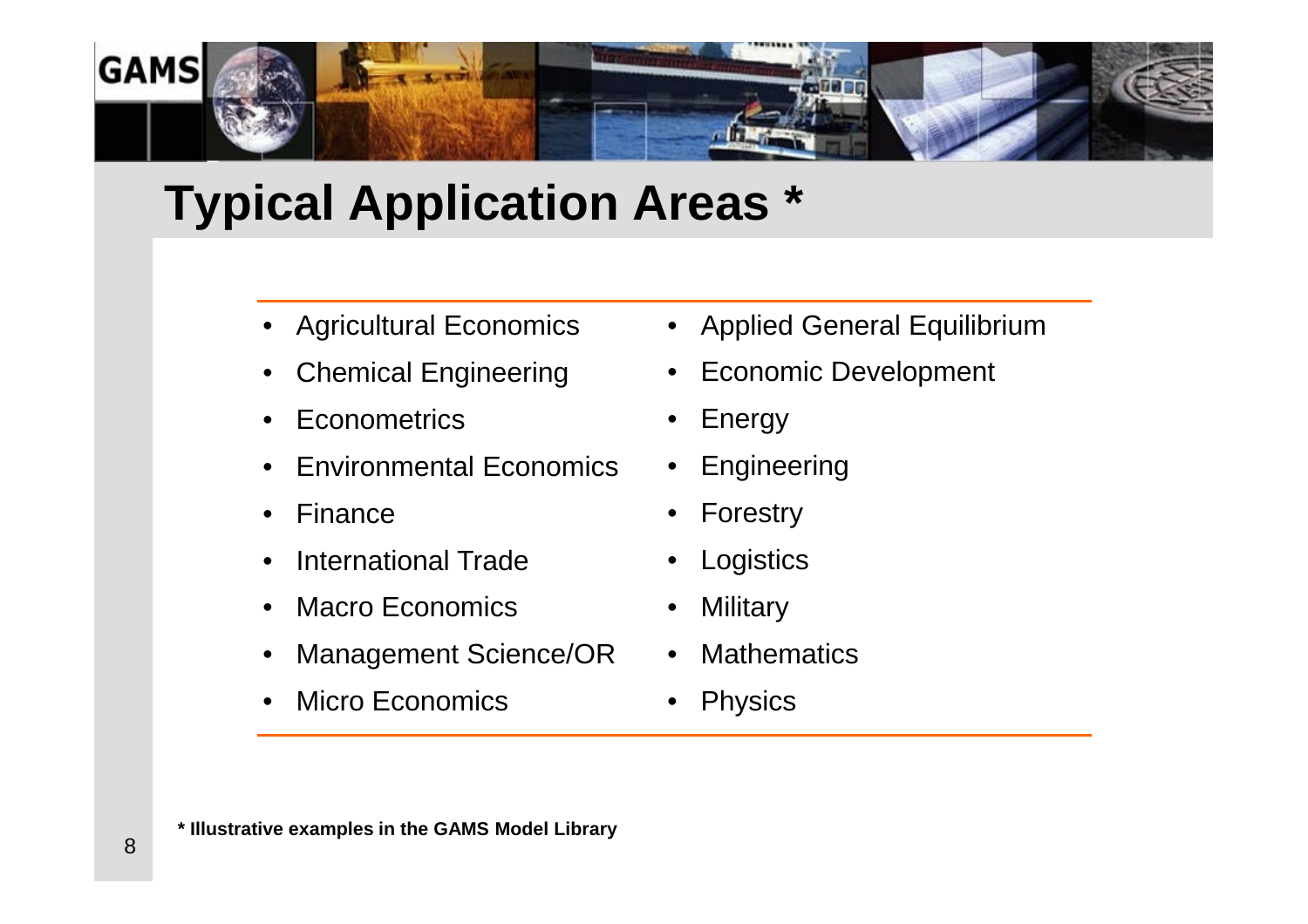

#### **GAMS at a Glance**



**G**eneral **A**lgebraic **M**odeling **S**ystem: Algebraic Modeling Language, Integrated Solver, Model Libraries, Connectivity- & Productivity Tools

#### **Design Principles**:

- Balanced mix of declarative and procedural elements
- Open architecture and interfaces to other systems
- Different layers with separation of:
	- model and data
	- model and solution methods
	- model and operating system
	- model and interface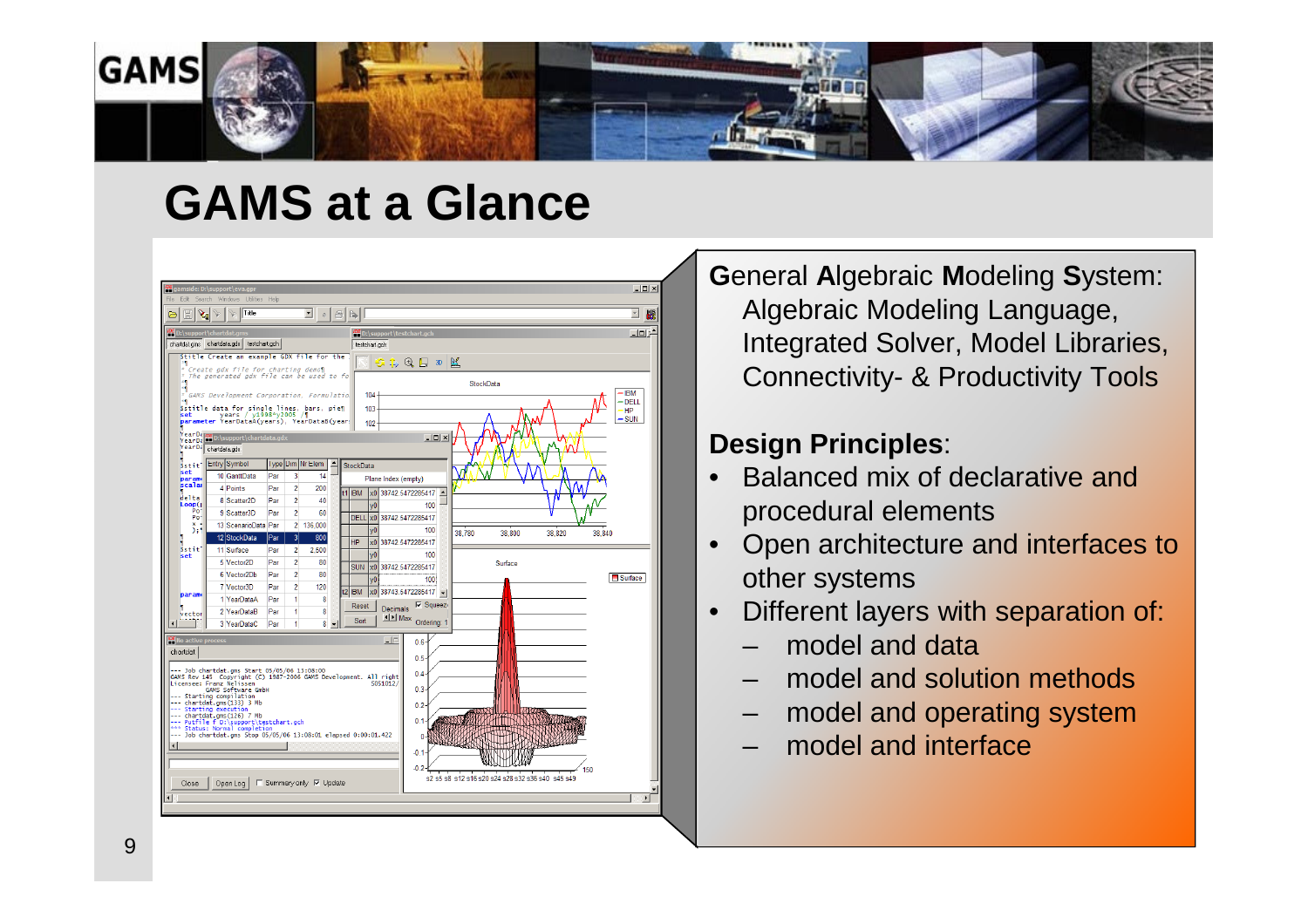

#### **System Overview**

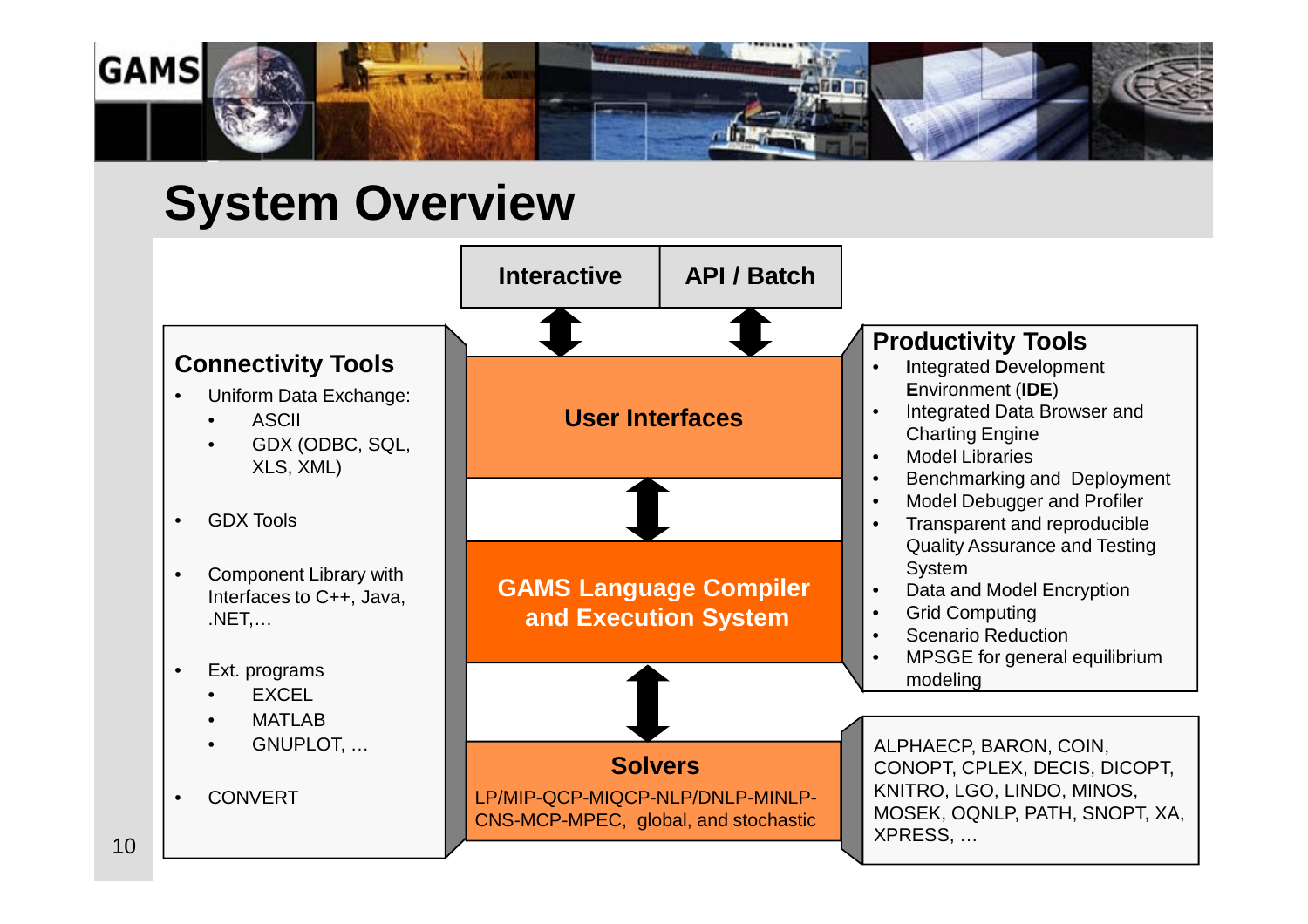

## **Integrated Development Environment**

- Project Management
- Documentation
	- User's Guide
	- McCarl User's Guide
	- Solver Manuals
- Model Library
- Solver Selection
- Option Editor
- Listing file
	- Tree view
	- Error navigation
- Spell checking

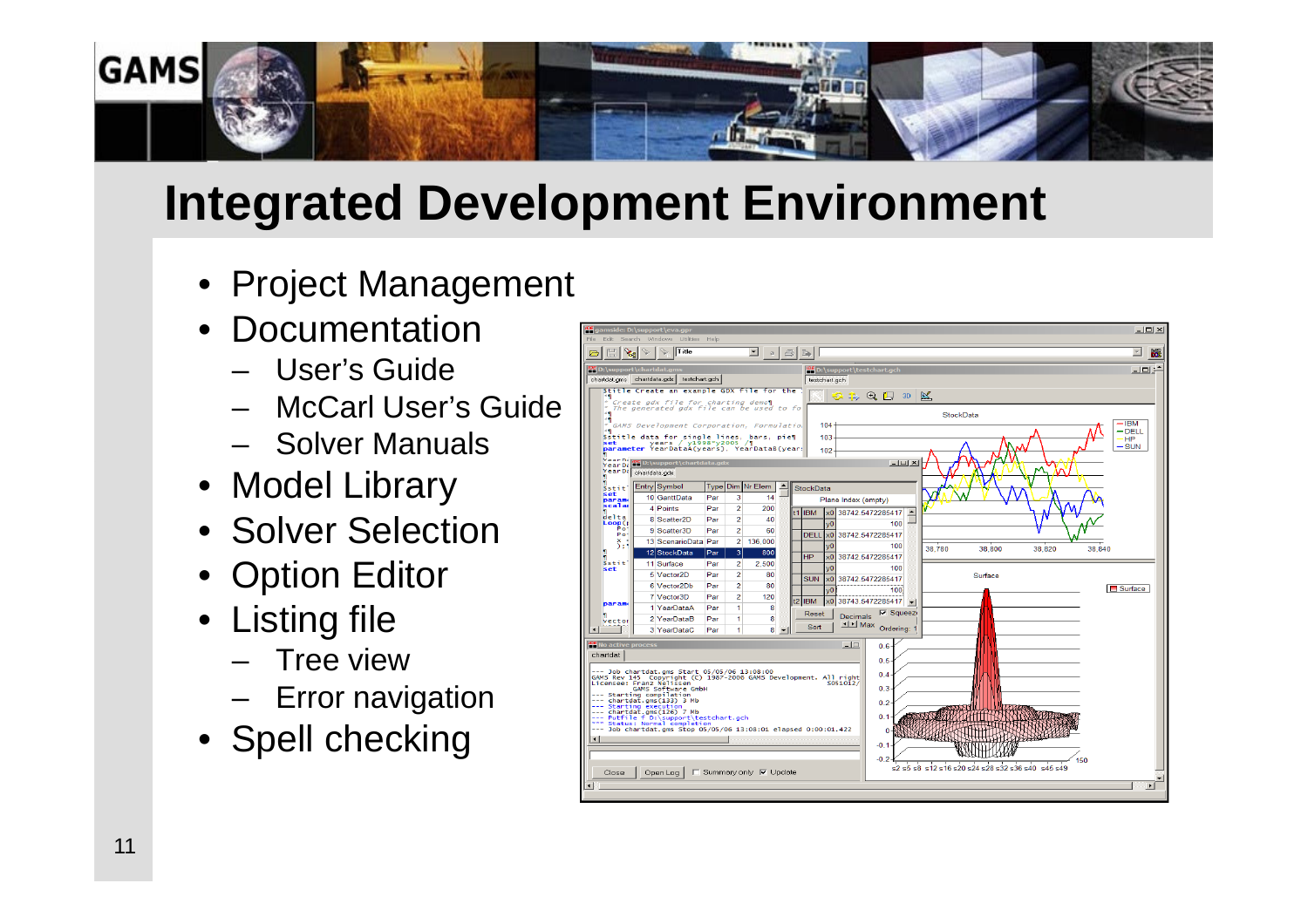

## **Multiple Model Types**

- LP Linear Programs
- MIP Mixed Integer Programs
- QCP Quadratically Constrained Programs
- MIQCP Quadratically Constrained MIPs
- NLP Nonlinear Programs
- DNLP NLP with Discontinuous Derivatives
- MINLP Mixed Integer Nonlinear Programs
- MCP Mixed Complementarity Programs
- MPEC NLP with Complementarity Constraints
- CNS Constrained Nonlinear Systems
- Stochastic Optimization
- Global Optimization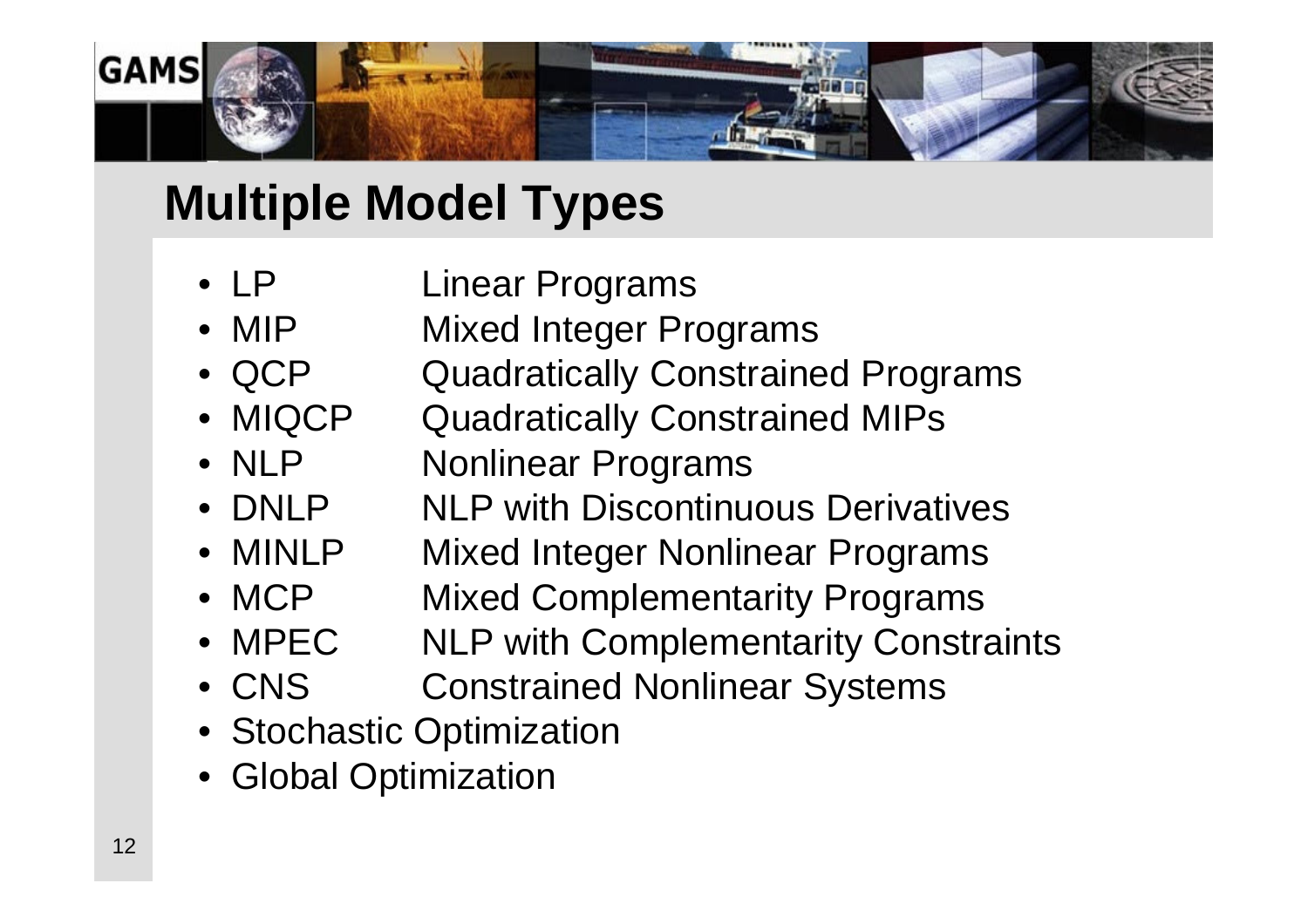

### **Multiple Solver & Model Types**

|                              |    |                        |     |            | Solver/Model type availability - 22.5 |     |             | June 1, 2007 |              |              |        |        |
|------------------------------|----|------------------------|-----|------------|---------------------------------------|-----|-------------|--------------|--------------|--------------|--------|--------|
|                              | LP | $\overline{\text{MP}}$ | NLP | <b>MCP</b> | <b>MPEC</b>                           | CNS | <b>DNLP</b> | <b>MINLP</b> | QCP          | <b>MIQCP</b> | Stock. | Global |
| ALPHAECP                     |    |                        |     |            |                                       |     |             | V            |              | V            |        |        |
| BARON 7.8                    | v  | V                      | V   |            |                                       |     | v           | v            | V            | v            |        | v      |
| <b>BDMLP</b>                 | ✓  | v                      |     |            |                                       |     |             |              |              |              |        |        |
| <b>COIN</b>                  | ✓  | V                      |     |            |                                       |     |             |              |              |              |        |        |
| CONOPT 3                     | ✓  |                        | v   |            |                                       | v   | V           |              | V            |              |        |        |
| $\mathsf{CPLEX}\,10.2$       | ✓  | V                      |     |            |                                       |     |             |              | v            | V            |        |        |
| DECIS                        | ✓  |                        |     |            |                                       |     |             |              |              |              | v      |        |
| DICOPT                       |    |                        |     |            |                                       |     |             | v            |              |              |        |        |
| KNITRO 5.1                   | v  |                        | v   |            |                                       |     | V           |              | $\mathbf{v}$ |              |        |        |
| LINDOGLOBAL 4.1              | ✓  | v                      | V   |            |                                       |     | V           | V            | v            | V            |        |        |
| LGO                          | ✓  |                        | V   |            |                                       |     | V           |              | V            |              |        | ✓      |
| MILES                        |    |                        |     | ✓          |                                       |     |             |              |              |              |        |        |
| MINOS                        | ✓  |                        | V   |            |                                       |     | V           |              | V            |              |        |        |
| MOSEK 4                      | ✓  | V                      | v   |            |                                       |     | V           |              | V            | V            |        |        |
| MPSGE                        |    |                        |     |            |                                       |     |             |              |              |              |        |        |
| MSNLP                        |    |                        | V   |            |                                       |     | v           |              | V            |              |        |        |
| NLPEC                        |    |                        |     | v          | V                                     |     |             |              |              |              |        |        |
| OQNLP                        |    |                        | v   |            |                                       |     | v           | V            | V            | V            |        |        |
| OSLV3                        | V  | V                      |     |            |                                       |     |             |              |              |              |        |        |
| OSLSE                        | v  |                        |     |            |                                       |     |             |              |              |              | v      |        |
| PATH                         |    |                        |     | ✓          |                                       | ✓   |             |              |              |              |        |        |
| $\overline{\phantom{a}}$ SBB |    |                        |     |            |                                       |     |             | v            |              | v            |        |        |
| SNOPT                        | v  |                        | v   |            |                                       |     | v           |              | $\checkmark$ |              |        |        |
| <b>XA</b>                    |    | v                      |     |            |                                       |     |             |              |              |              |        |        |
| XPRESS 17.10                 | ✓  | v                      |     |            |                                       |     |             |              | v            |              |        |        |
|                              |    |                        |     |            | Contributed Plug&Play solvers         |     |             |              |              |              |        |        |
| AMPLwrap                     | ✓  | v                      | ✓   |            | ✓                                     | ✓   | V           | v            | v            | v            | v      | ✔      |
| DEA                          |    | v                      |     |            |                                       |     |             |              |              |              |        |        |
| Kestrel                      |    | V                      | v   | v          | v                                     | v   | v           | v            | V            | v            | v      |        |

13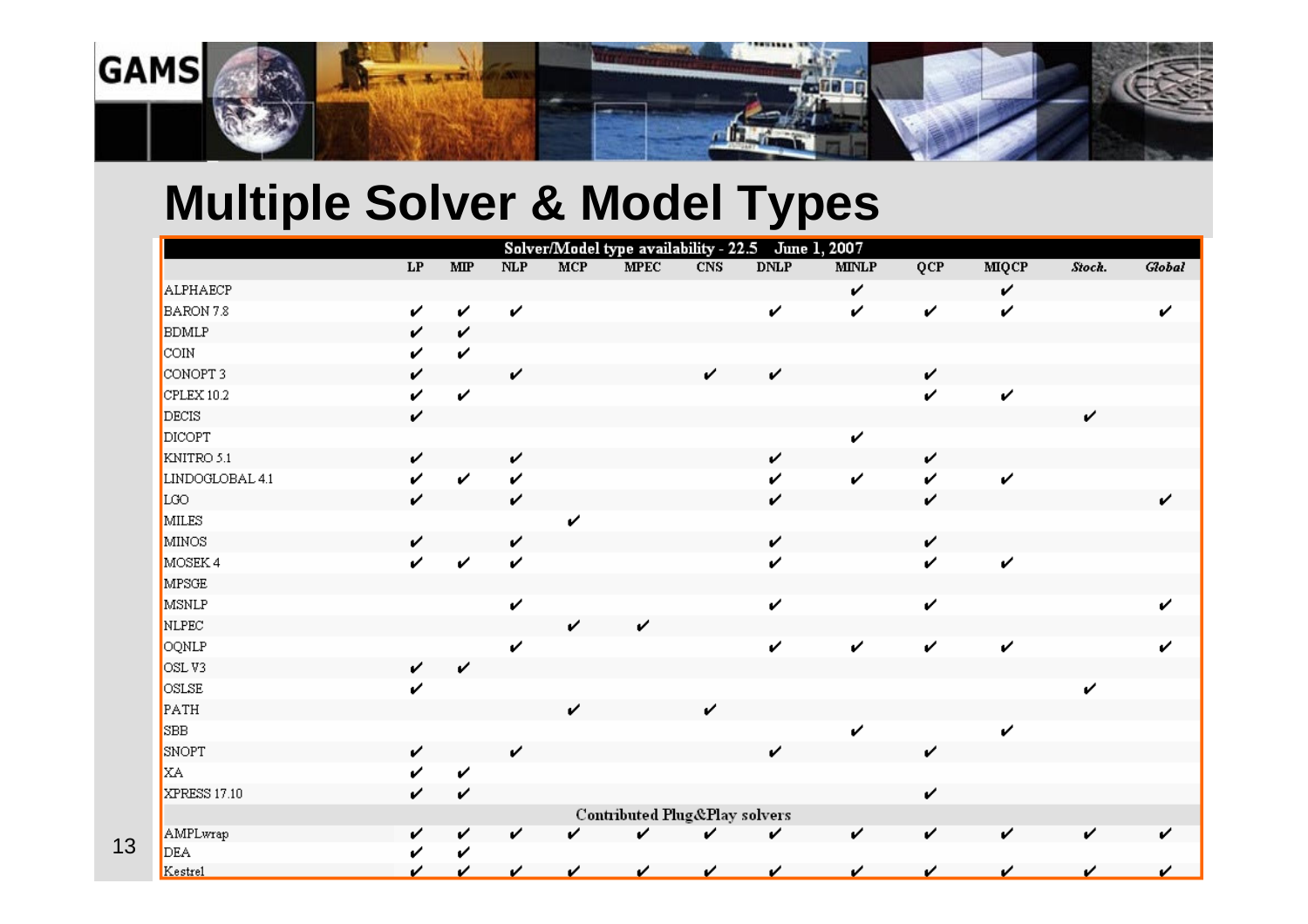

## **Multiple Solvers & Platforms**

|                 |                   |                   |       |        | Solver/Platform availability - 22.5 |                  | June 1, 2007   |                  |                    |              |                   |
|-----------------|-------------------|-------------------|-------|--------|-------------------------------------|------------------|----------------|------------------|--------------------|--------------|-------------------|
|                 | x86               | x86_64            | x86   | x86 64 | Sun Spare                           | <b>Sun Intel</b> | HP 9000        | DEC Alpha        | <b>IBM RS-6000</b> | Mac PowerPC  | ${\bf S}$ GI      |
|                 | <b>MS Windows</b> | <b>MS Windows</b> | Linux | Linux  | <b>SOLARIS</b>                      | <b>SOLARIS</b>   | $HP-UX111$     | Digital Unix 4.0 | AIX 4.3            | Darwin       | IRIX <sup>2</sup> |
| ALPHAECP        | v                 | ✓                 | V     | V      | V                                   | V                |                | v                | ✓                  | v            |                   |
| BARON 7.8       |                   | 32bit             | v     | 32bit  |                                     |                  |                |                  |                    |              |                   |
| <b>BDMLP</b>    |                   | v                 | v     | v      | v                                   | v                |                |                  |                    | v            |                   |
| COIN            |                   | 32bit             | v     | v      |                                     |                  |                |                  |                    |              |                   |
| CONOPT 3        |                   | v                 | v     | v      | v                                   | v                | v              |                  | v                  | v            |                   |
| CPLEX 10.2      |                   | ✔                 | ✓     | v      | ✔                                   | ✓                | 10.0           | 8.1              |                    |              |                   |
| DECIS           | v                 | v                 | v     | v      | v                                   |                  | v              | v                |                    |              |                   |
| <b>DICOPT</b>   |                   | ✔                 | v     | ✔      | ✔                                   | ✔                | ✓              |                  |                    | v            |                   |
| KNITRO 5.1      |                   | 32bit             | v     | ✓      |                                     |                  |                |                  |                    | v            |                   |
| LINDOGLOBAL 4.1 |                   | ✓                 | v     | v      | v                                   |                  |                |                  |                    |              |                   |
| LGO.            | v                 | v                 | v     | v      | v                                   | v                | v              |                  |                    | ✓            |                   |
| MILES           |                   |                   | v     | ✓      | v                                   |                  | v              |                  |                    | v            |                   |
| MINOS           |                   | v                 | v     | ✓      | v                                   | ✓                | ✓              |                  |                    | ✓            |                   |
| MOSEK 4         |                   |                   | ✓     | v      |                                     |                  | 3.2            |                  |                    |              |                   |
| MPSGE           |                   | v                 | v     | v      | v                                   | ✓                | v              | ✔                | ✔                  |              |                   |
| MSNLP           |                   |                   | v     | v      |                                     |                  |                |                  |                    |              |                   |
| <b>NLPEC</b>    |                   | v                 | v     | v      | ✓                                   | ✓                | v              | v                | v                  | $\checkmark$ |                   |
| OQNLP           |                   | 32bit             | v     | 32bit  |                                     |                  |                |                  |                    |              |                   |
| OSLV3           |                   | 32bit             | v     | 32bit  | v                                   |                  | V <sub>2</sub> |                  | v                  |              | V2                |
| OSLSE           |                   | 32bit             | v     | 32bit  | v                                   |                  |                |                  |                    |              |                   |
| PATH            |                   | v                 | v     | v      | v                                   |                  | ✓              |                  |                    | v            |                   |
| <b>SBB</b>      |                   | ↙                 | v     | v      | ✓                                   |                  |                |                  |                    |              |                   |
| SNOPT           |                   | ✓                 | v     | v      | v                                   | ✓                | v              |                  |                    | v            |                   |
| <b>XA</b>       |                   | 32bit             | v     | v      |                                     |                  |                |                  |                    |              |                   |
| XPRESS 17.10    |                   | 32bit             | v     | 32bit  | v                                   |                  | 16.10          |                  |                    |              |                   |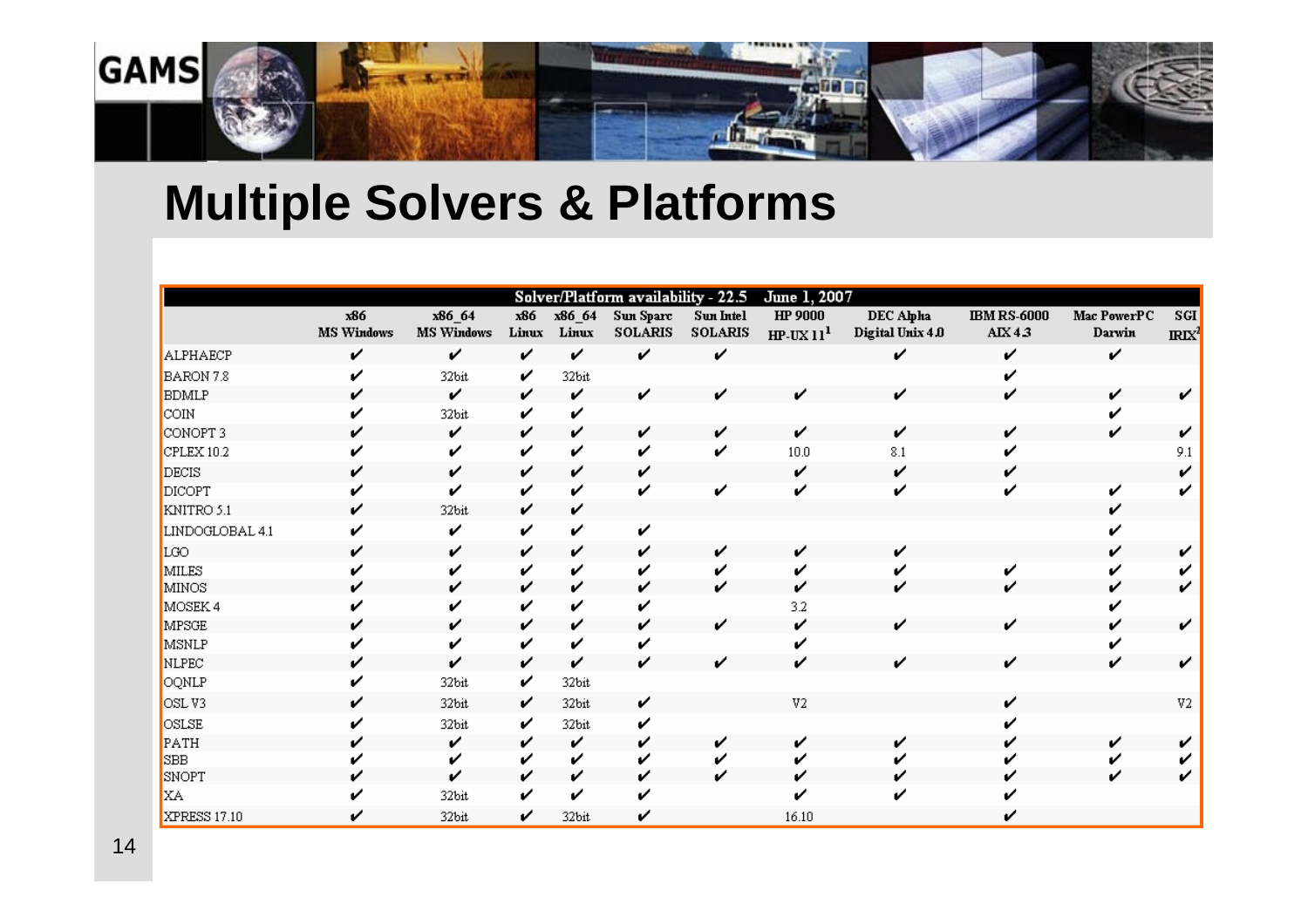

### **Hands-on! Installing GAMS**

| is Setup - GAMS 22.5                                                                                                                                                                                                                                                                               |                                                                                                                                                                          | <b>F</b> reagan.gams.com - PuTTY                                                                                                                                                                                                                                                                                                                                                                                                                           |  |
|----------------------------------------------------------------------------------------------------------------------------------------------------------------------------------------------------------------------------------------------------------------------------------------------------|--------------------------------------------------------------------------------------------------------------------------------------------------------------------------|------------------------------------------------------------------------------------------------------------------------------------------------------------------------------------------------------------------------------------------------------------------------------------------------------------------------------------------------------------------------------------------------------------------------------------------------------------|--|
|                                                                                                                                                                                                                                                                                                    | Welcome to the GAMS 22.5 Setup<br>Wizard<br>This will install GAMS Distribution 22.5 on your computer.<br>It is recommended that you close all other applications before | -bash-3.00\$ mkdir gams<br>-bash-3.00\$ cd gams<br>-bash-3.00\$ /leigams sfx.exe<br>UnZipSFX 5.41 of 16 April 2000, by Info-ZIP (Zip-Bugs@lists.wku.edu).<br>extracting: gams.zip<br>inflating: gamsinst<br>inflating: gamsunpack                                                                                                                                                                                                                          |  |
| <b>is Setup - GAMS 22.5</b><br>Installing                                                                                                                                                                                                                                                          | œ.<br>Please wait while Setup installs GAMS 22.5 on your computer.                                                                                                       | inflating: gmsunzip<br>-bash-3.00\$ ls<br>yamsinst gamsunpack gams.zip gmsunzip<br>-bash-3.00\$ ./gamsinst                                                                                                                                                                                                                                                                                                                                                 |  |
| Extracting files<br>C:\Program Files\GAMS22.5test\gmsex_nx.exe<br><b>Antonio Bord</b>                                                                                                                                                                                                              |                                                                                                                                                                          | qamsinst version 036<br>--------------------<br>Installation of GAMS distribution 22.5                                                                                                                                                                                                                                                                                                                                                                     |  |
| <b>Copy license file</b><br>Look in: GAMS22.5test                                                                                                                                                                                                                                                  | $\boxed{?} \boxed{\times}$<br>$V$ 000                                                                                                                                    | Continue? $(Y/N)$ y<br>Unpacking GAMS                                                                                                                                                                                                                                                                                                                                                                                                                      |  |
| coinfml<br>G<br>colex<br><b>Dictionaries</b><br>My Recent<br>Documents<br><b>O</b> docs<br>abin<br>B<br>abin new<br>gtestlib<br>Desktop<br><b>inclib</b><br><b>install</b><br>modlib<br><b>QAdata</b><br>My Documents<br>I aamserrs,txt<br>■ gamsparm.txt<br>$\Box$ qamsstmp.txt<br>□ amscmp95.txt | gmscmpNT.txt<br>gmsdi_er.txt<br><b>同</b> gmsos_er.txt<br><b>D</b> qmsprm95.txt<br>gmsprmNT.txt<br>Dinodelock.txt                                                         | estimated disk blocks needed : 20480, available : 7689889<br>executing--> ./gamsunpack<br>Archive: gams.zip<br>extracting: gmsbd.zip<br>extracting: gmsbnc.zip<br>extracting: gmsbs .zip<br>extracting: gmsck.zip<br>extracting: gmscnb.zip<br>extracting: gmscng.zip<br>extracting: gmscni.zip<br>extracting: gmscns.zip<br>extracting: gmsco2.zip<br>extracting: gmsco3.zip<br>extracting: gmsco.zip<br>extracting: gmscod.zip<br>extracting: gmscol.zip |  |
| My Computer<br>15<br>File name:                                                                                                                                                                                                                                                                    | $\checkmark$<br>Open                                                                                                                                                     | export PATH=/home/jhjagla/gams:\$PATH                                                                                                                                                                                                                                                                                                                                                                                                                      |  |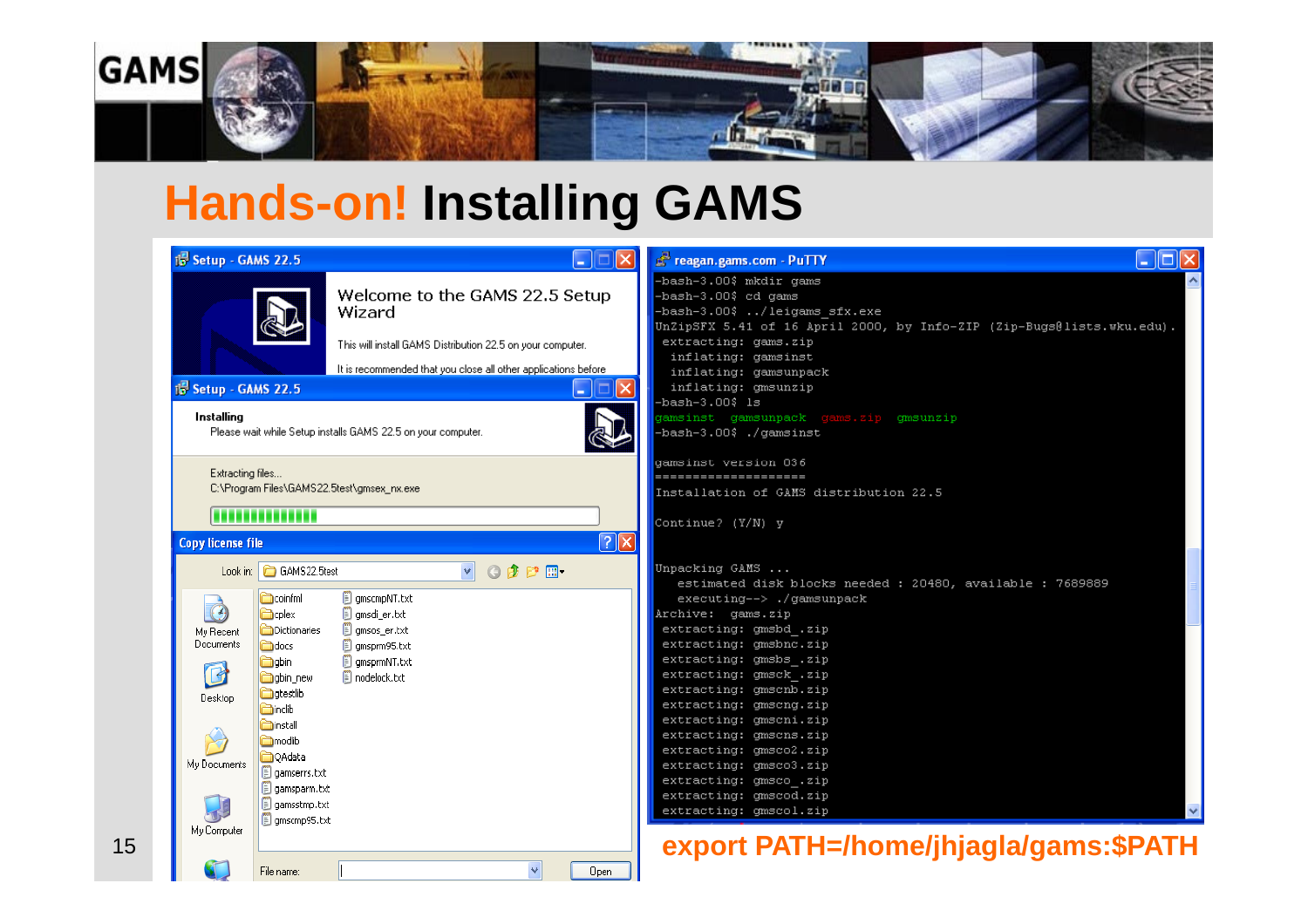

#### **Hands-on! Testing the installation**



16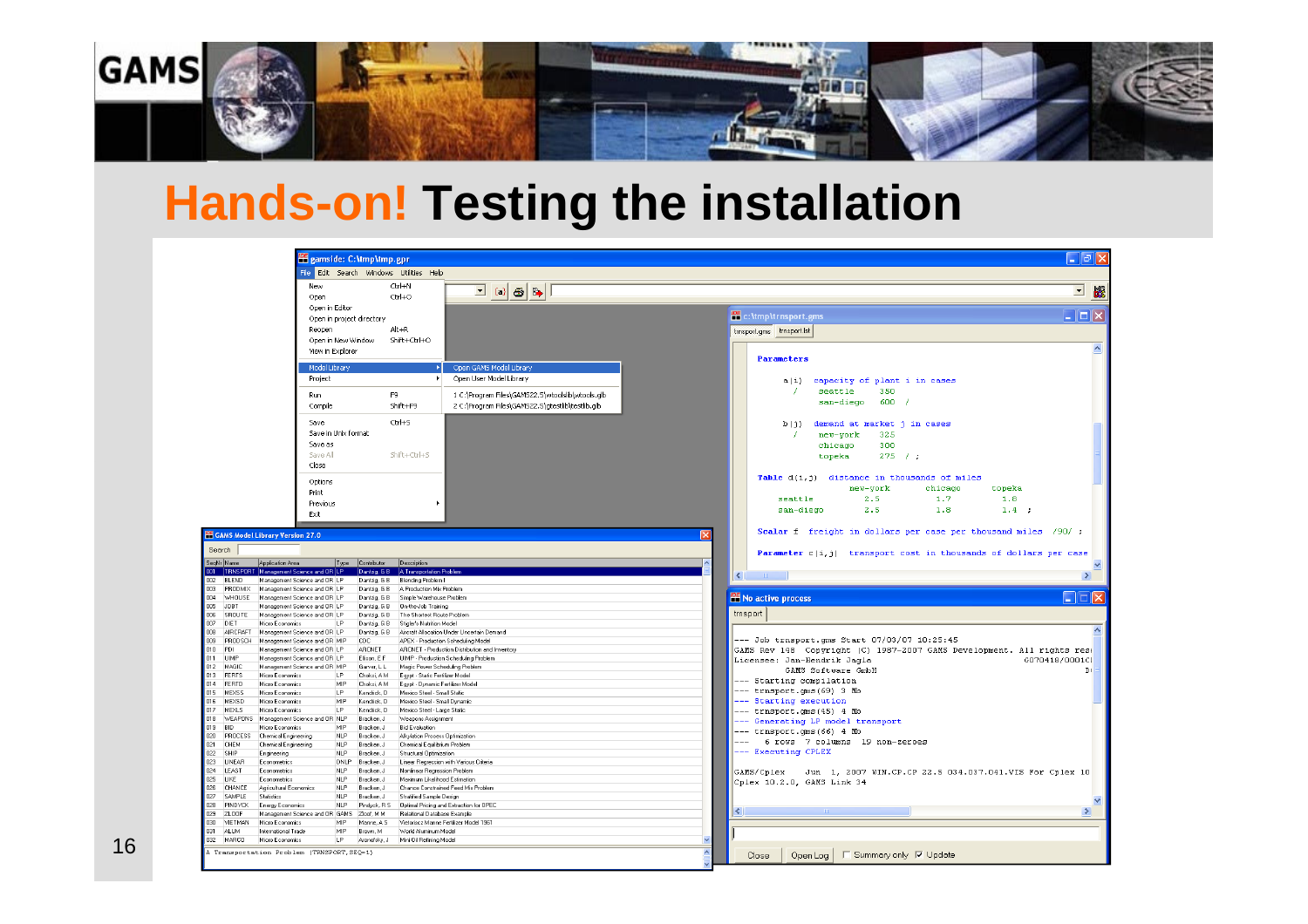

#### **Hands-on! Testing the installation**

#### $\Box$ o $x$ reagan.gams.com - PuTTY -bash-3.00\$ gamslib trnsport Model trnsport.cms retrieved -bash-3.00\$ gams trnsport --- Job trnsport Start 07/03/07 10:33:08 GAMS Rev 148 Copvright (C) 1987-2007 GAMS Development. All rights reserved Licensee: GAMS Development Corporation, Washington, DC G871201/0000CA-ANY Free Demo, 202-342-0180, sales@gams.com, www.gams.com DC0000 -- Starting compilation --- trnsport.gms(69) 3 Mb -- Starting execution -- trnsport.cms(45) 4 Mb -- Generating LP model transport --- trnsport.cms(66) 4 Mb 6 rows 7 columns 19 non-zeroes --- Executing CPLEX GAMS/Cplex Jun 1, 2007 LEX.CP.NA 22.5 034.037.041.LEI For Cplex 10.2 Cplex 10.2.0, GAMS Link 34 Reading data... Starting Cplex... Tried aggregator 1 time. LP Presolve eliminated 1 rows and 1 columns. Reduced LP has 5 rows, 6 columns, and 12 nonzeros.  $Presolve time =$  $0.00 \, \text{sec.}$ Iteration Dual Objective In Variable Out Variable 73.125000 x(seattle.new-york) demand(new-york) slack  $\mathbf{1}$  $\overline{a}$ 119.025000 x(seattle.chicago) demand(chicago) slack  $\mathbf{3}$ 153.675000 x(san-diego.topeka) demand(topeka) slack 153.675000 x(san-diego.new-york) supply(seattle) slack

17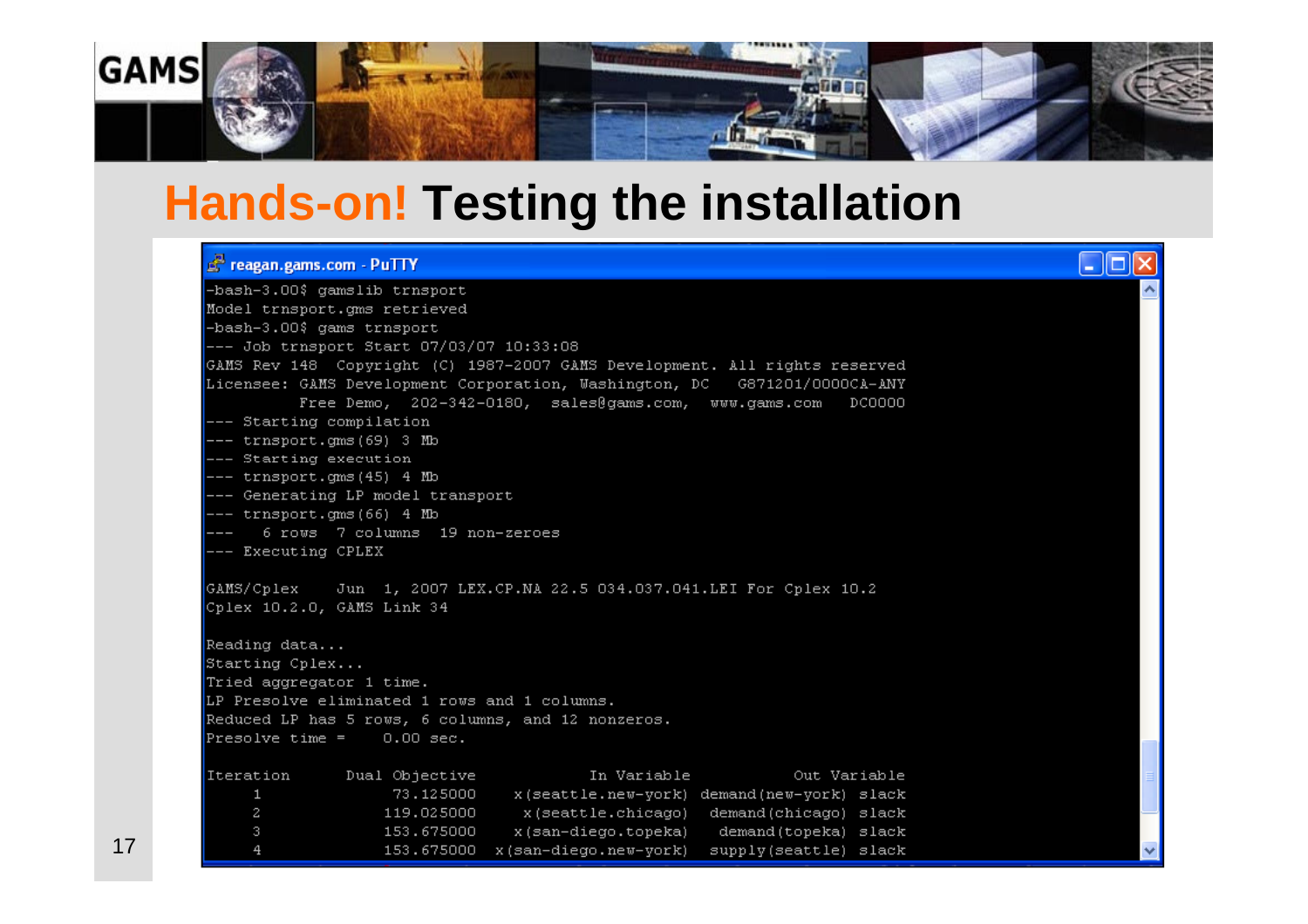

#### **Sources of GAMS Information**

Download: <http://download.gams-software.com/> Release Notes: <http://www.gams.com/docs/release/release.htm> Contributed Documentation:<http://www.gams.com/docs/contributed> Contributed Software:<http://www.gams.com/contrib/contrib.htm> Presentations: <http://www.gams.com/presentations> Workshops:<http://www.gams.com/courses.htm>

Bruce McCarl's Newsletter:<http://www.gams.com/maillist/newsletter.htm> GAMS User Group: [http://www.gams.com/maillist/gams\\_l.htm](http://www.gams.com/maillist/gams_l.htm) GAMS Google Group:<http://groups.google.de/group/gamsworld>

Other relevant sites on the Web:<http://www.gams.com/hotlinks.htm>